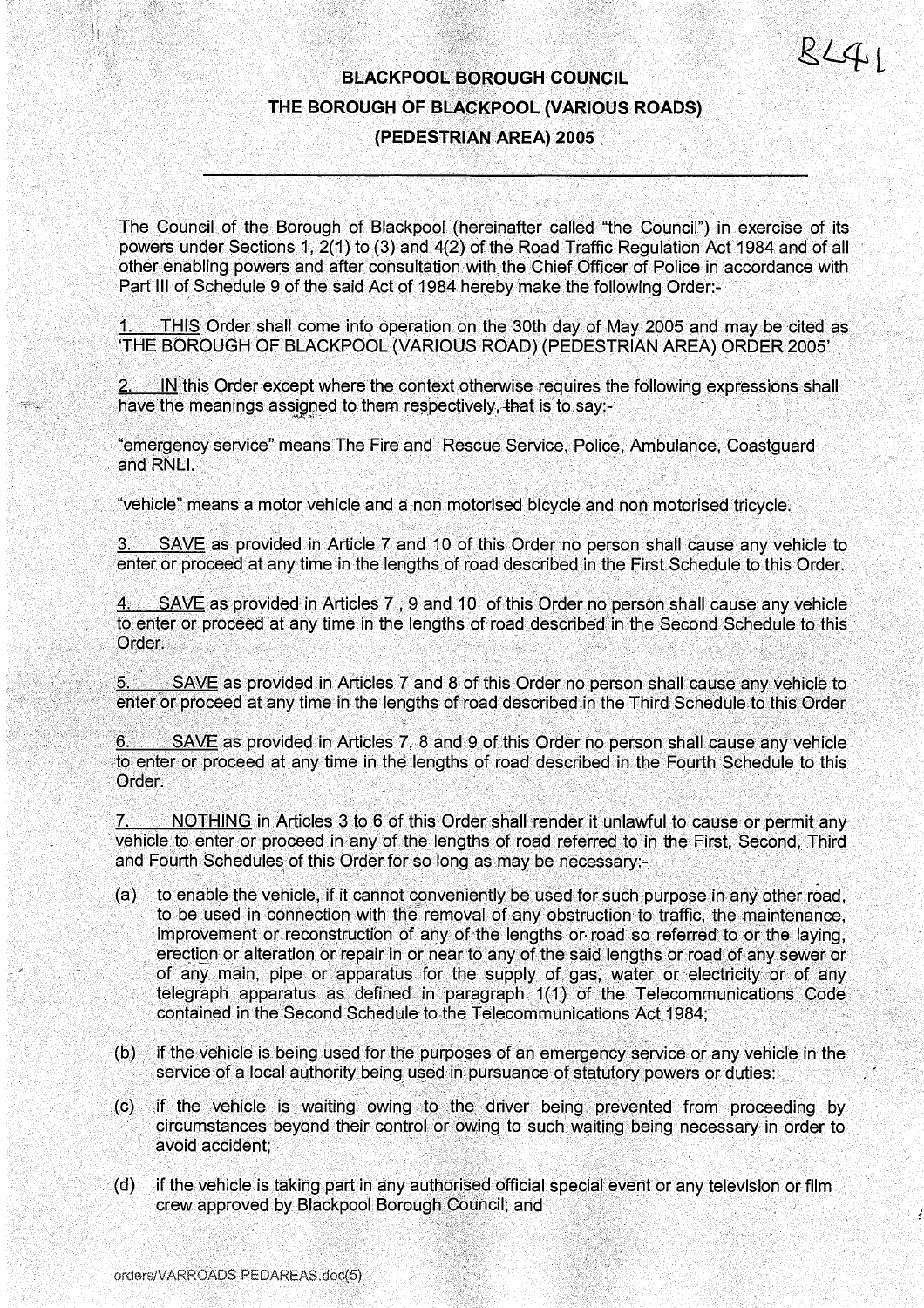(e) if the vehicle is displaying a valid permit issued by the Local Authority which permits the vehicle to enter and proceed in the areas specified in the First, Second, Third and Fourth Schedules of this Order.

NOTHING in Articles 5 and 6 of this Order shall render it unlawful to cause or permit a bicycle or tricycle to enter or proceed along Jubilee Cycle Route.

NOTHING in Articles 4 and 6 of this Order shall render it unlawful to cause or permit a vehicle to enter and proceed in the lengths of road described in the Second and Fourth Schedules to this Order between the hours of 6 .00 pm and 10 .30 am the following day for the purpose of loading or unloading.

10. NOTHING in Articles 3 and 4 of this Order shall render it unlawful to cause or permit a vehicle to pass and repass along the section of the pedestrianised area of Princes Way west of the westerly kerb line of the carriageway from the Lower Walk Access (at Little Bispham) for a distance of 106m in a northerly direction and on the Lower Walk (western side) from Princes Way for a distance of 66m in a southerly direction, provided it is proceeding to<br>the area specified in Article 4 of The Borough of Blackpool (Various

- the area specified in Article 4 of The Borough of Blackpool (Various Roads) (Various Restrictions) Order 2005; and
- (ii) the vehicle is used for the purpose specified in Article 4 of The Borough of Blackpool (Various Roads) (Various Restrictions) Order 2005.

Given under the Common Seal of the Council of the Borough of Blackpool on the 21<sup>st</sup> day of April 2005.

THE COMMON SEAL of The Blackpool Borough Council was hereunto affixed in the presence of:-

Head of Legal and Democratic Services